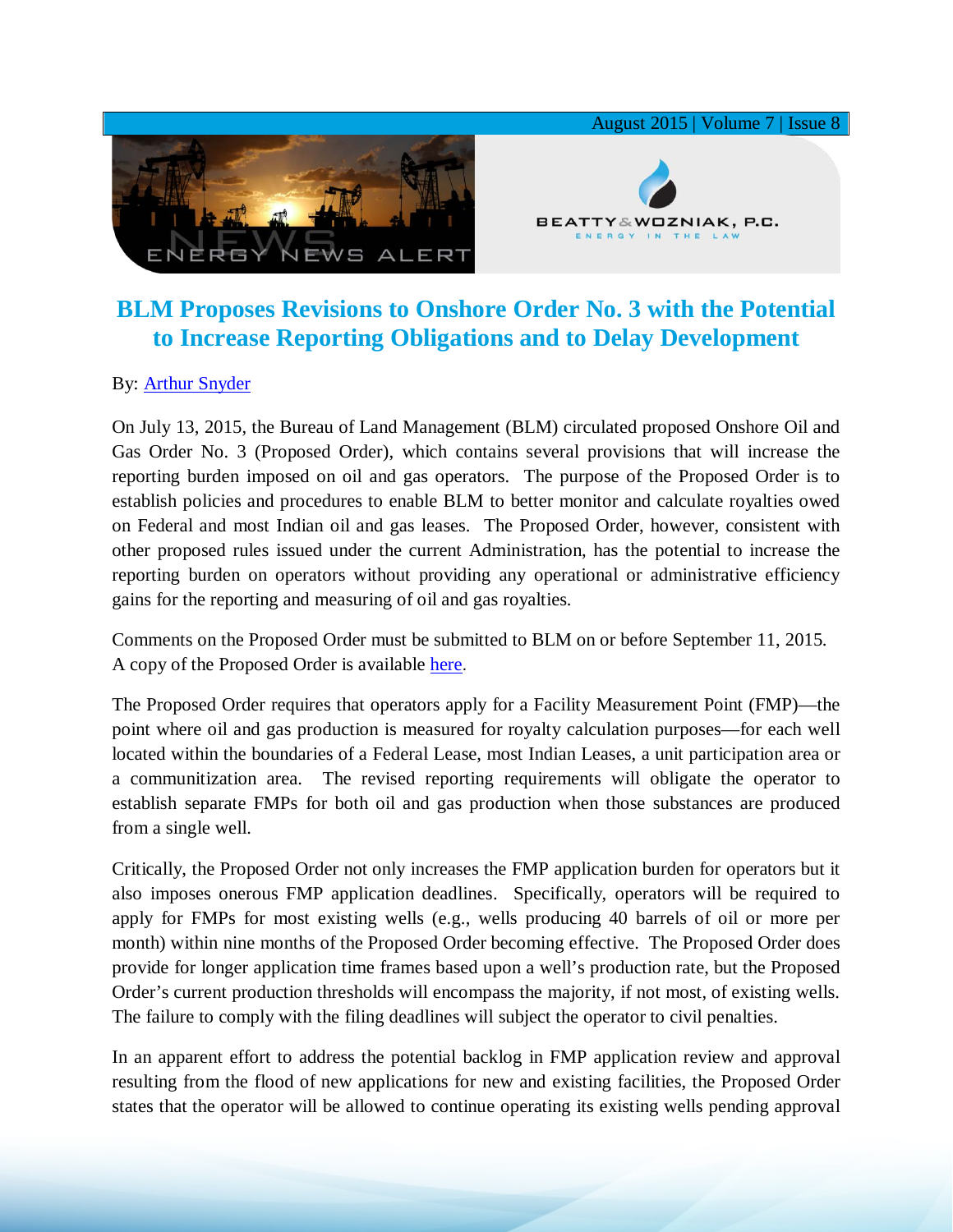of the FMP. But for new wells, no product is allowed to leave the site until the operator receives approval for the FMP. Thus, while BLM is attempting to avoid stifling production from existing wells, the Proposed Order presents no clear answer as how BLM intends to efficiently review and process existing and new well FMP applications in a timely manner. Given BLM's current level of responsiveness, the result will likely be further delays in new well development and production.

Furthermore, the Proposed Order increases the level of detail required for site facility diagrams as well as expands the diagram reporting obligation to gas wells that are currently exempt under the existing rule. The site facility diagram will not need to be to scale, but it will need to reflect the relative position of water recovery equipment, piping, and metering systems. It will need to identify all equipment on the site and will need to identify wells by API number. It will also need to clearly identify: the lease, unit participation area, or communitization area to which the diagram applies; all meters and measuring equipment; and, all approved and assigned FMPs. If the operator claims royalty free use of gas, the diagram will need to clearly identify equipment used in connection with that royalty free use.

The Proposed Order continues to recognize the benefits of allowing an operator to comingle production—combining production from multiple sources—for royalty calculation purposes. Under the current rules, there are no standardized guidelines for BLM to follow in considering such commingling applications. The Proposed Order would establish standard regulations for BLM to follow when considering an application to commingle product.

These standardized regulations, however, will actually disallow some commingling previously allowed under the existing rule. As a result, the operator will be required to install new metering systems to measure product from Federal or Indian leases separately from other commingled leases.

Similarly, the Proposed Order establishes new rules governing the approval process for the offsite royalty measuring facilities. While this practice is beneficial in those circumstances, for example, where the lease covers environmentally sensitive lands, the Proposed Order would disallow certain offsite measurement systems previously authorized by BLM. In those cases, the operator will need to move the measuring point to the site of the lease, unit participation area, or the communitization area.

The Proposed Order also specifically discusses water draining operations and hot oiling operations commonly performed on lease sites. The Proposed Order would require operators to record certain information when performing water draining operations, including the amount of hydrocarbons contained in the tank both before and after water is drained. This requirement is intended to enable the monitoring of whether any hydrocarbons are lost during such activities.

In regards to hot oiling operations, the proposed rule would require operators to record when hydrocarbons are removed from tanks to be used onsite for hot oiling, clean-up, and completion